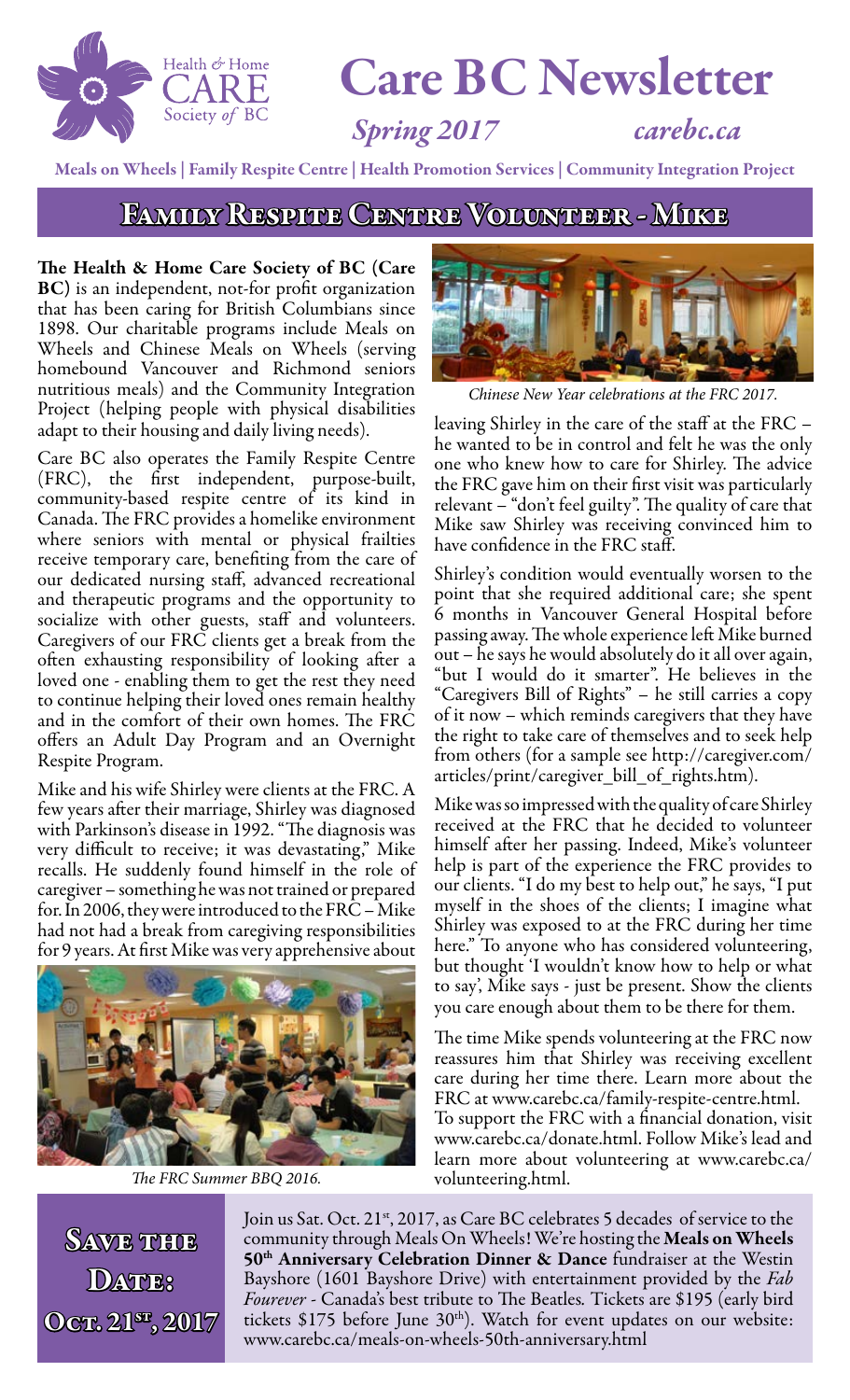### Over \$100,000 Raised Last Fall - Thank You!

Last October was our most successful fundraising season ever! We raised over \$100,000 at our Chinese Meals On Wheels (CMOW) 20<sup>th</sup> Anniversary Celebration Dinner and our 8<sup>th</sup> Annual Meals on Wheels (MOW) Fundraising Dinner & Auction. We have many people to thank for their contributions, including all the guests in attendance at each event and the volunteers who lent their support.

#### CMOW 20th Anniversary Celebration Dinner

- The event was presented by the Happy Life Network Association at the Continental Seafood Restaurant and raised over \$40,000!
- Prizes (live auction & raffle) were donated by **Japan** Airlines, the Continental Seafood Restaurant and Tri-Star Seafood Supply Ltd.
- Entertainment was provided by Mr. Angus Yam, Ms. Bonnie Lam, Ms. Lydia Lam and Ms. Shella Yeung and emcees Betty Chin & Raymond Lau.

For more photos from the event, visit: *www.carebc.ca/cmow-20th-anniversary-celebration-dinner.html*



*(Top, L-R) Herbert Lee, Serena Lee, Richmond Mayor Malcolm Brodie, Inge Schamborzki, David Kimpton & Tom Chambers. (Bottom, L-R back row) Jim Kojima, May Soo, Chak Au, and Inge Schamborzki. ( front) Gabriel Yiu, MP Jenny Kwan & Tom Chambers.*

### Thank You to the Vancouver DIAMOND LIONS CLUB!

On Nov. 27, 2016, the Vancouver Diamond Lions club hosted a fundraising gala which benefited Care BC at the Continental Seafood Restaurant in Richmond. The event raised \$6,000! Thank you for your support! *Cheque presentation at the Vancouver Diamond Lions Club fundraising dinner.*

#### 8th Annual MOW Fundraising Dinner & Auction

- Held at the Victoria Chinese Restaurant, the event raised over \$60,000!
- Thank you to Emcee Fred Lee and Auctioneer Howard Blank.
- Auction prizes were donated by Japan Airlines, the Rocky Mountaineer, Fire in Your Kitchen (Vancouver Fire-fighters), and the BC Chefs Association. See our website for a full listing of our silent auction prize donors.

For more photos from the event, visit: *www.carebc.ca/meals-on-wheels-dinner.html*



*(Top, L-R) Tom Chambers, Fred Lee, Inge Schamborzki, and auction prize winners. (Bottom) Guests in attendance at the Oct. 21, 2016 8th Annual MOW Fundraising Dinner & Auction*



### Kudos to Our Macaulay Club

*Thank you to the following organizations who joined our Macaulay Club between August 17, 2016 and January 17, 2017 by making a donation of \$500 or more to our charitable programs.*

- Al Roadburg Foundation
- Djavad Mowafaghian Foundation
- Dr. Michelle Tam Inc.
- G. Keith Chambers Consulting Inc.
- Lee Turner & Associates Inc.
- Leoganda Holdings Ltd.
- MacDonald, Dettwiler and
- Associates Ltd.
- Napaja Enterprises Ltd. • Richmond Chinatown Lions Club
- 
- The Robert Kenny Fund
- The Sook Ching Foundation
- The Zacks Family Charitable Foundation
- Vancouver Diamond Lions Club
- Vancouver Shaughnessy Lions Club
- Way-Tech Process Solutions Inc.

*We also thank our individual donors, program partners (Fair Haven United Church Homes Society, the Vancouver Foundation, St. George's Place Society, Vancouver Coastal Health), and acknowledge the financial assistance of the Province of British Columbia.*

If you or your company would like to support our charitable programs, call 604-733-6614 or visit www.carebc.ca/donate. Charitable Tax No. 13082-8791-RR0001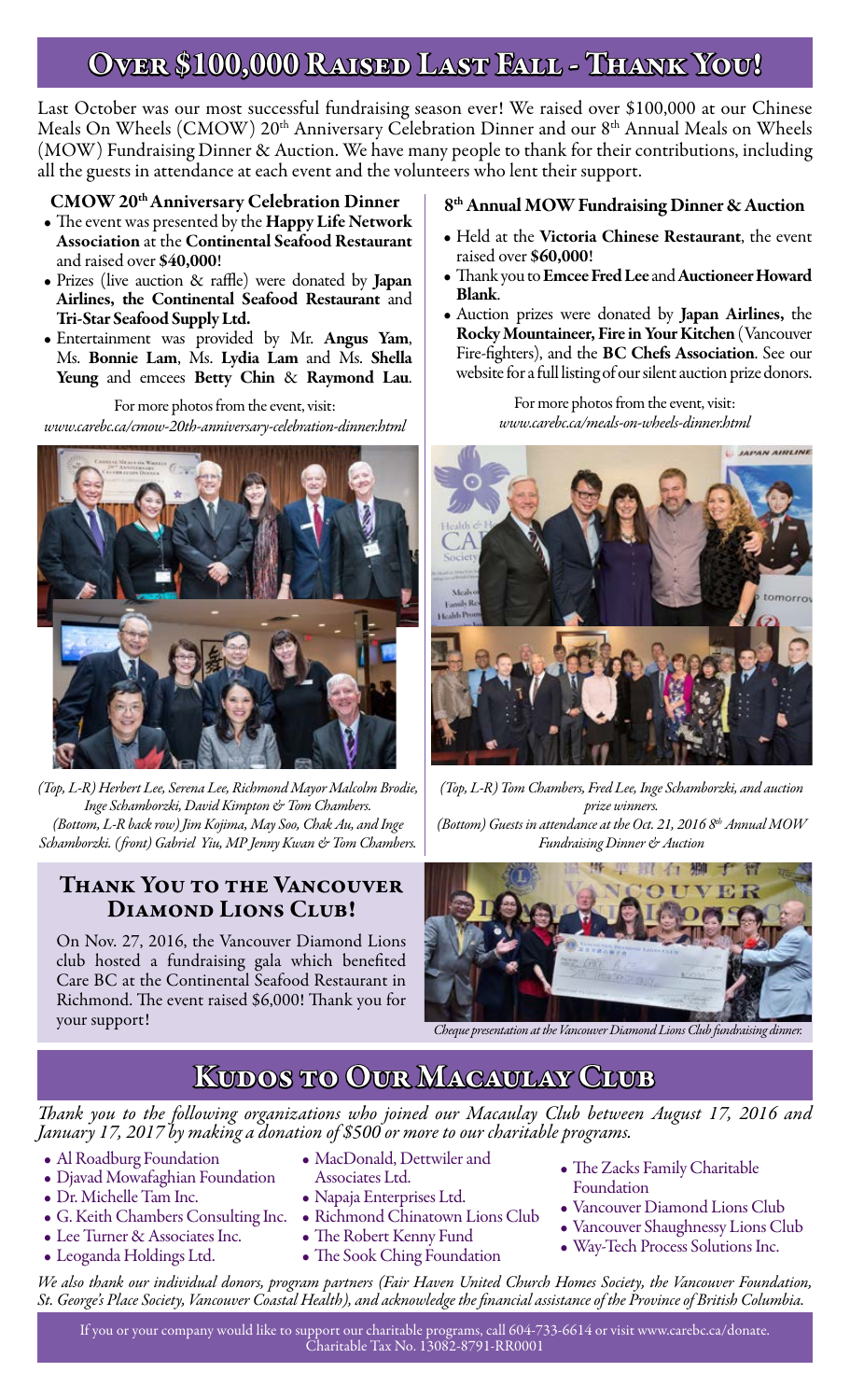



# 感動生命 - 「家庭暫托中心」義工Mike的故事

卑詩護理會(Care BC)是一所獨立、非牟利及 以卑詩省為服務基地的慈善機構。自1898年 以來一直照顧卑詩省居民在支援醫療服務的 5个 最"你,"可自己托:家庭暫托中心、 中西送餐服務(溫哥華及列治文區) 和社區融 合計劃(幫助身體殘疾人仕適應日常生活需 要)。

卑詩護理會「家庭暫托中心」(Family Respite Centre)是加拿大首個獨立、專誠、以服務社 區為基礎的的家庭暫托中心。服務對象主要 是一些於精神及健康上需要支援的長者/患 者,我們提供一個舒適溫馨的環境、專業護 理人員、先進的治療方法給他們,希望透過 不同的閒娛活動,增強長者/病患者精神及身 體健康。另外,家庭暫托中心現提供日托及 夜托服務。

Mike和他的妻子Shirley是「家庭暫托中心」的 客人。Shirley與 Mike結婚數年後在1992年被 診斷患有帕金森病。當Mike得知此消息後, 情天霹靂,實在難以接受, Mike說"這個診 斷是極痛苦的"。接下來, Mike發覺原來自 己要在擔當照顧者 (Caregiver)的角色時,一點 也沒有這方面的訓練和準備, 最後他默默地 接受了這個事實,過程中有數不盡的困難。 經過9年擔當照顧者的角色, Mike實在有點 前潰及疲纍, 直至2006年, 在朋友轉介下認 識卑詩護理會「家庭暫托中心」服務。起初 Mike非常擔心要放下Shirley在日托中心讓中 心的工作人員照顧她。因Mike當時的想法是 懂得照顧Shirley的只有他一個人。直至Mike第 一次聽到護理人員跟他說"不要因為留下你



去年夏天,暫托中心舉術燒烤樂,義工們都落力參與



「家庭暫托中心」於年初舉行新春慶祝活動

的親人在這裡而感到內疚"及日後看到中心 護理人員悉心的照顧和其他工作人員親切的 態度,他才如釋重負地將 Shirley放到日托中 心,而他自己也有歇息的時間。

最後Shirley因病情惡化而需要額外照顧要轉 送到溫哥華醫院住了6個月,最終離世。Mike<br>在整個經歷中體會了很多, 他強調原來要 在整個經歷中體會了很多, 擔當照顧者 (Caregiver)角色時,要做得更聰 明。他閱讀"照顧者權利法案"(Caregiver Bill of Rights) 時學懂了很多有關知識。 這法案 提醒照顧者要關注自己的權利和尋求他人的 幫助(欲了解更多請閱覽http://caregiver.com/ articles/caregiver/caregiver\_bill\_of\_rights.htm)。

Mike對妻子Shirley生前在卑詩護理會「家庭 暫托中心」得到悉心照顧印象非常深刻,他 決定在她去世後當中心義工。Mike說" 我 會盡力幫助所有來到中心的客人,我會將我 和 Shirley在中心感受過的經歷實踐出來。對 於其他義工遲疑不知如何照顧客人或不懂與 他們溝通時, Mike說" 不用學習,亦不需 要說甚麼,只要讓他們知道你在他們身邊, 隨時給他們幫助、關心,這巳足夠。Mike確 信 Shirley 生前在卑詩護理會期間得到了最好 的護理。

若了解有關「家庭暫托中心」更多信息,請 到: cn.carebc.ca/adult-day-program.html.

若希望通過捐款支持「家庭暫托中心」請到 cn.carebc.ca/donate.html.

若您被Mike的故事感動或想了解更多有關義 工的資料, 請到 cn.carebc.ca/volunteering.html.

卑詩護理會重 要日子 2017年10月21日

卑詩護理會「送餐服務」今年將踏入五十週年,為慶祝這 個特別日子,我們將於2017年10月21日假座Westin Bayshore Hotel (1601 Bayshore Drive, Vancouver) 舉行「慶祝卑詩護理 會送餐服務五十週年籌款晚宴」,到時有最佳樂隊the Fab Forever 演出Beatles 多首名典。餐券每位\$195 (2017年6月底前 晨鳥優惠 \$175) 。請繼續留意我們網站www.carebc.ca進一步 詳情。